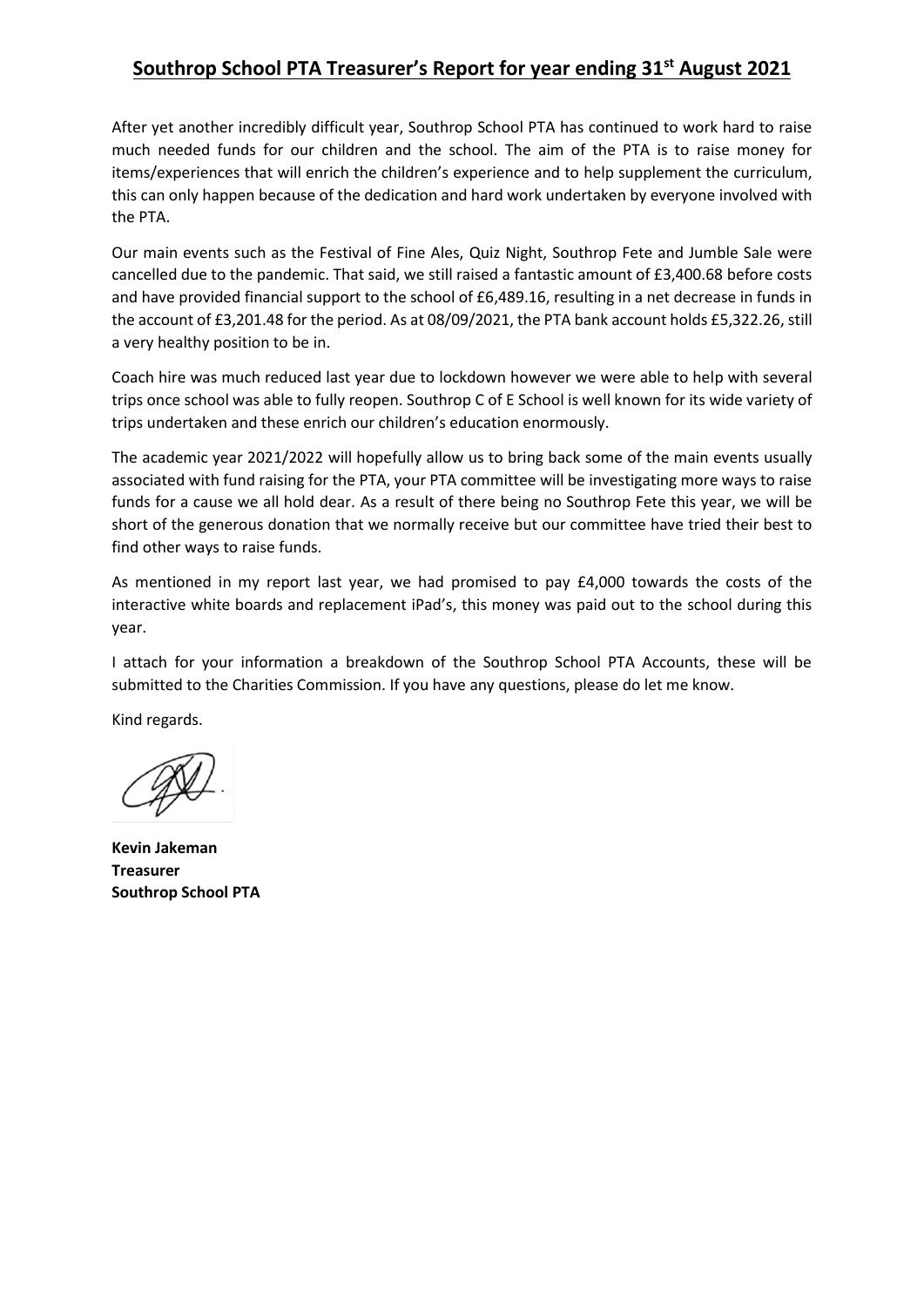## **Southrop School PTA Accounts**

01-Sep-20 to 31 August 2021 Year end 31-August-2021

|                                          | Income   | <b>Expenses</b> | Net profit |
|------------------------------------------|----------|-----------------|------------|
| <b>2nd Hand Uniform</b>                  | 6.80     | 0.00            | 6.80       |
| <b>Amazon Smile</b>                      | 58.08    | 0.00            | 58.08      |
| <b>Coach Hire</b>                        | 0.00     | (590.00)        | (590.00)   |
| <b>Pumpkin Hunt</b>                      | 37.00    | 0.00            | 37.00      |
| <b>Bonfire Night</b>                     | 46.00    | (41.00)         | 5.00       |
| <b>Insurance</b>                         | 0.00     | (69.00)         | (69.00)    |
| <b>Interactive Whiteboard &amp; Tech</b> |          |                 |            |
| <b>Donation</b>                          | 0.00     | (4,000.00)      | (4,000.00) |
| <b>Lottery Licence</b>                   | 0.00     | (20.00)         | (20.00)    |
| <b>Easter Raffle</b>                     | 285.00   | 0.00            | 285.00     |
| <b>Easter Cake Bake</b>                  | 70.00    | 0.00            | 70.00      |
| <b>Marathon</b>                          | 1,386.55 | 0.00            | 1,386.55   |
| <b>Lockdown Maths Books Donation</b>     | 0.00     | (238.67)        | (238.67)   |
| <b>Chicken Feed</b>                      | 0.00     | (32.98)         | (32.98)    |
| <b>Wildlife Garden Maintenance</b>       | 0.00     | (220.00)        | (220.00)   |
| <b>Lockdown Fruit for Kids</b>           | 0.00     | (63.00)         | (63.00)    |
| <b>Xmas Books</b>                        | 150.00   | (124.93)        | 25.07      |
| <b>Xmas Party</b>                        | 0.00     | (116.16)        | (116.16)   |
| <b>Xmas Mince Pies</b>                   | 100.00   | 0.00            | 100.00     |
| <b>Xmas Raffle</b>                       | 305.00   | 0.00            | 305.00     |
| <b>Xmas Cards &amp; Gifts</b>            | 425.35   | (347.23)        | 78.12      |
| Cheques not presented last year          | 0.00     | (396.35)        | (396.35)   |
| <b>Xmas Tea Towels</b>                   | 530.90   | (229.84)        | 301.06     |
| <b>Grand Total</b>                       | 3,400.68 | (6,489.16)      | (3,088.48) |
| Add back : cheques not presented (below) | 0.00     |                 |            |
| Available funds                          |          |                 | (3,088.48) |

|                                 | Cash at    | Petty | Total      |
|---------------------------------|------------|-------|------------|
|                                 | bank       | cash  | cash       |
|                                 |            |       |            |
| Balance b/fwd 31 August 2021    | 5,382.43   | 0.00  | 5,382.43   |
| Balance c/fwd 01 September 2020 | 8,583.91   | 0.00  | 8,583.91   |
| Movement in period [see above]  | (3,201.48) | 0.00  | (3,201.48) |